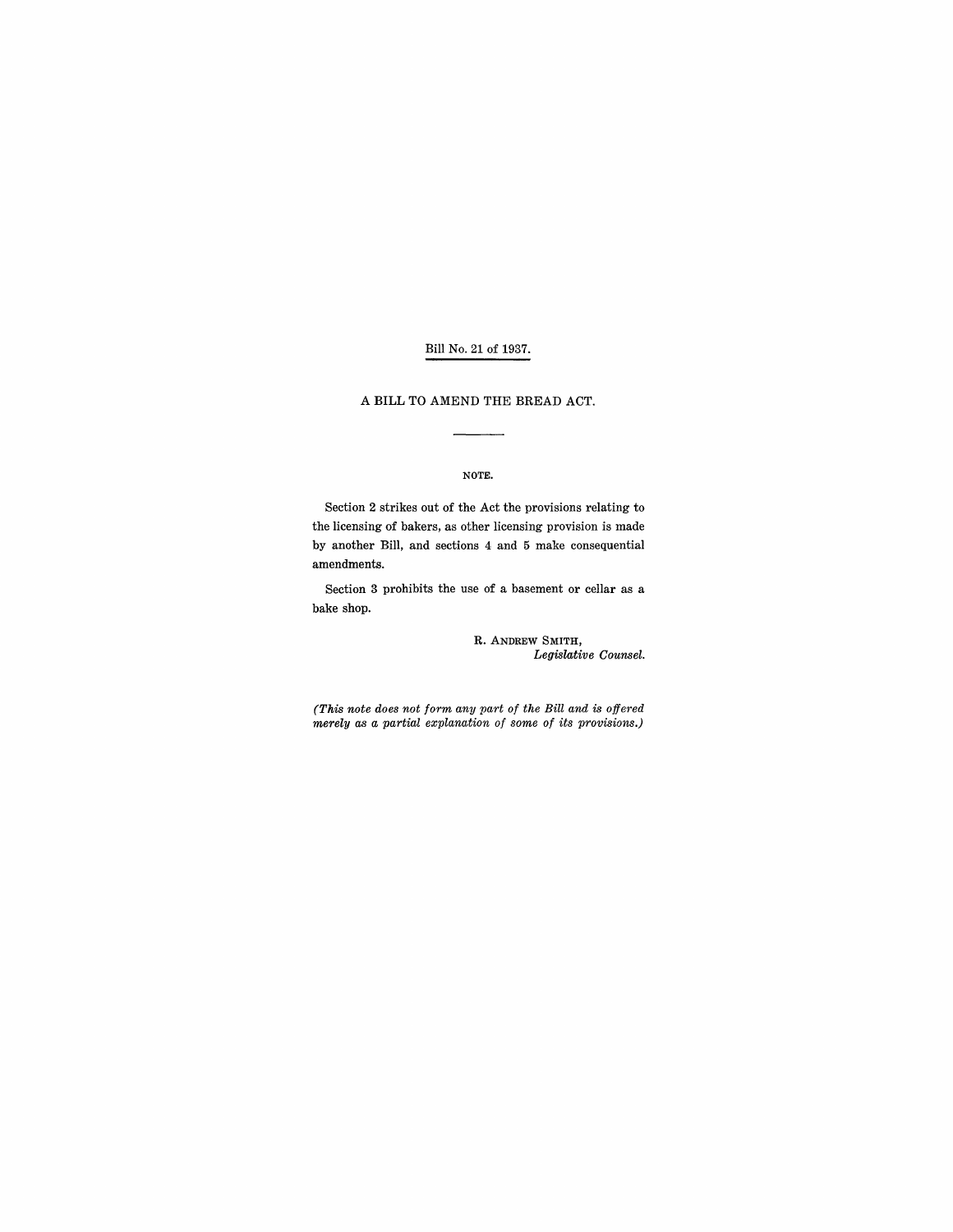# **BILL**

### No. 21 of 1937.

#### An Act to amend The Bread Act.

### *(Assented* to , 1937.)

HIS MAJESTY, by and with the advice and consent of the Legislative Assembly of the Province of Alberta, enacts as follows:

1.. This Act may be cited as *"The Bread Act Amendment Act,* 1937."

*2. The Bread Act,* being chapter 42 of the Statutes of Alberta, 1934, is hereby amended by repealing sections 3, 4,5,6,7,8,9 and 10.

3. The said Act is further amended by inserting therein immediately after section 2 the following new section:

"3. No person shall use the basement or cellar of any building as a bake shop."

4. The said Act is further amended as to section 26 by striking out the words "who conducts or carries on a bake shop without a license or" where the same occur therein.

5. The said Act is further amended as to section *26a* by striking out the same.

6. This Act shall come into force upon a day to be fixed by Proclamation of the Lieutenant Governor in Council.